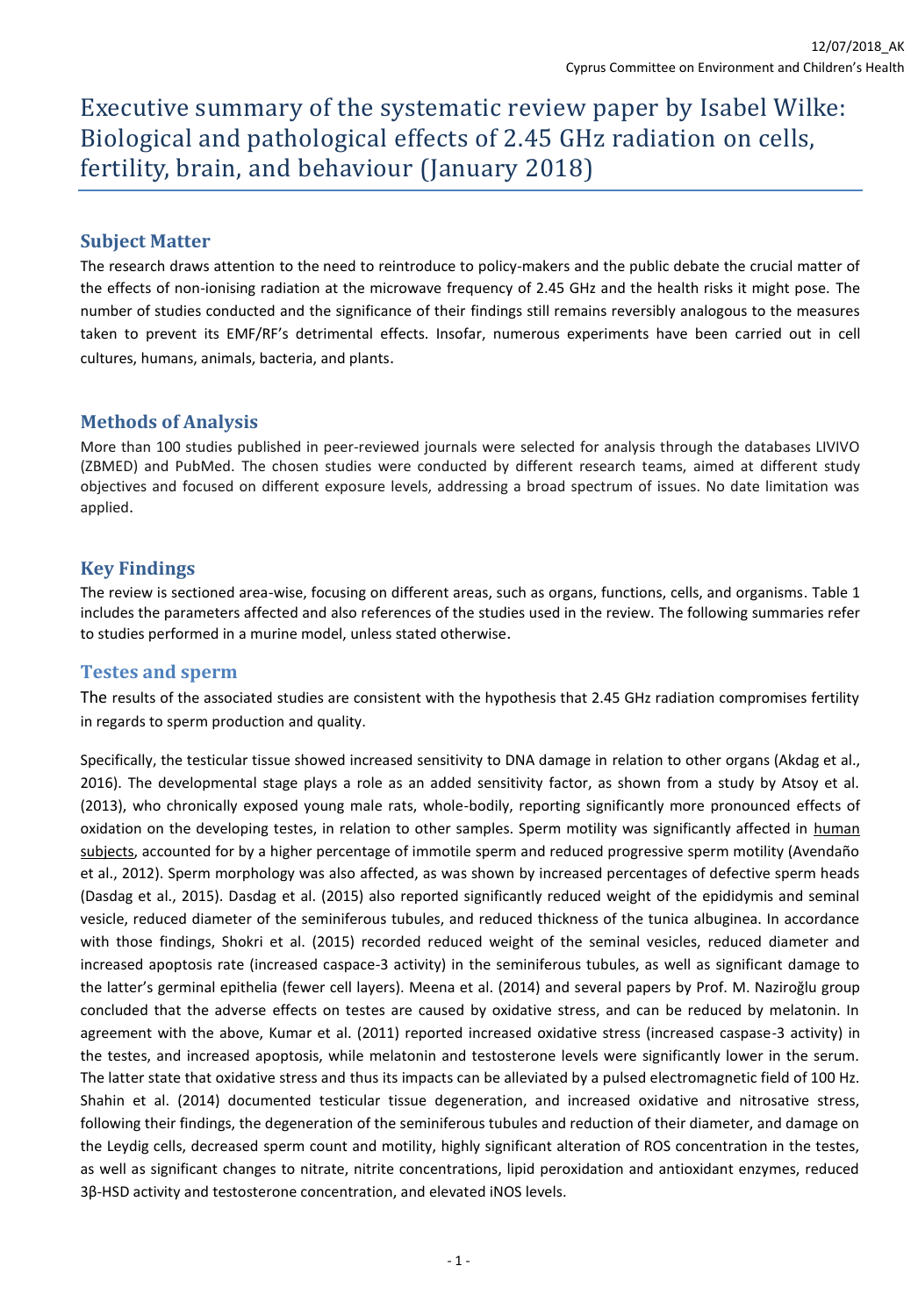The following review papers also collectively conclude that 2.45 GHz RF radiation impairs male fertility: Agarwal (2009), Adams et al. (2014), Agarwal et al. (2011), Behari/Rajamani (2012), Bellieni/ Pinto (2012), British Columbia Centre for Disease Control (BCCDC) (2013), Dama/Bhat (2011), Gye/Park (2011), and La Vignera et al. (2012).

### **Female reproduction**

Nakamura et al. (2000) reported increased secretion of progesterone and prostaglandin F<sub>2</sub>α, both observed only in pregnant animals, disturbances in the uterus/placenta cycle that they attribute to the elevation of the latter, and increased corticosterone and decreased estradiol, regardless of whether or not pregnant. Yüksel et al. (2016) examined the effects on chronically exposed pregnant rats and their offspring, concluding that both the adults and the developing rats exhibited elevated intra-uterine temperature, hormonal changes (decreased prolactin, estrogen and progesterone) and in maternal rats increased uterine oxidative stress during gestation. Othmann et al. (2017) demonstrated significant effects on fecundity (50% reduction) of exposed pregnant rats, and multiple effects on young offspring who had been exposed prenatally (in-utero). As juveniles (of 28, 30, 31 days old), the offspring were afflicted with delayed brain development (delayed reactions, impaired sense of balance, impaired maturation of the motor system), and altered antioxidant enzyme activities in the brain, due to global oxidative stress in the brain. During adulthood the offspring presented behavioral (anxiety, motor deficit, exploratory behavior impairments) and biochemical (altered levels of phosphorus, magnesium, glucose, triglycerides and calcium in the serum) impairments. In the Drosophila model, significant increase in apoptosis rate was reported during oogenesis, and fecundity was reduced by 10% and 30% after exposure to a) Wi-Fi and Bluetooth, and b) cell phone or cordless phones, respectively (Margaritis et al., 2014). The authors attribute the effects on the pulses rather than the ELF components, which explains the similar level of impact between low exposure pulsed and 43 times higher exposure of non-pulsed signals. Shahin et al. (2013) documented increased embryonic mortality, suppressed implantation and poor/delayed embryonic development as a result of irradiation-induced physiological stress responses. Particularly, due to oxidative stress (increased ROS levels, decrease in NO and ROS-scavenging enzymes activity), the elevation of progesterone and estradiol, DNA strand breaks, and the induction of an inflammatory process (increased leukocytes count, hemoglobin and erythrocytes count).

Moreover, Özorak et al. (2013) demonstrated the increased sensitivity of younger rats (higher at 4 and reduced towards 5 and 6 weeks old) in relation to older individuals to the effects of the radiation in regards to oxidative stress damage in testes and kidneys as reflected by increased levels of lipid peroxidation, oxidizable iron, and lower concentrations of trace elements, TAS and glutathione (GSH). Accordingly, said developmental stage in rats is comparable to puberty in humans.

#### **Electroencephalogram (EEG), brain function and brain development**

Early studies on human subjects revealed though EEG recording alterations in the alpha activity (alpha waves) (Lebretcht von Klitzing, 1995), that were confirmed by multiple recent studies, one of which is that of Maganioti et al. (2010), who found significant changes in the alpha and beta bands in combination with insignificantly increased energy in men and significantly decreased energy in women, due to sex-dependent physiological effects on the excitability of the cerebral cortex. Papageorgiou et al. (2011) used EEG to record P300 waves, components that are activated during thought and memory processes, and found significant amplitude in P300 between exposed vs nonexposed individuals and between the genders (increased in men and decreased in women).

The following studies were conducted on the murine model. Aggarwal et al. (2013) observed significant differences across all frequency bands (alpha, beta, delta, theta), varying in intensity based on the exposure time, while theta and beta band changes were more prominent. The alterations were attributed to changes in the synchronization or desynchronization of firing neurons, and accordingly may affect the blood-brain barrier and the concentration levels of neurotransmitters in synapses, causing psychopathophysiological impairments. In a series of follow-up studies, Lai/Singh et al. (1987a, 1987b, 1988, 1989a, 1989b, 1991, 1994, 1996b) uncovered the mechanisms by which Wi-Fi radiation affects cholinergic activity, thus impairing spatial learning and memory. The researchers reported the involvement of endogenous opioid-neurotransmitter systems, the reduced intake of choline by the hippocampus, and the increased concentration of muscarinic cholinergic receptors in the hippocampus. Naziroğlu and Gümral (2009)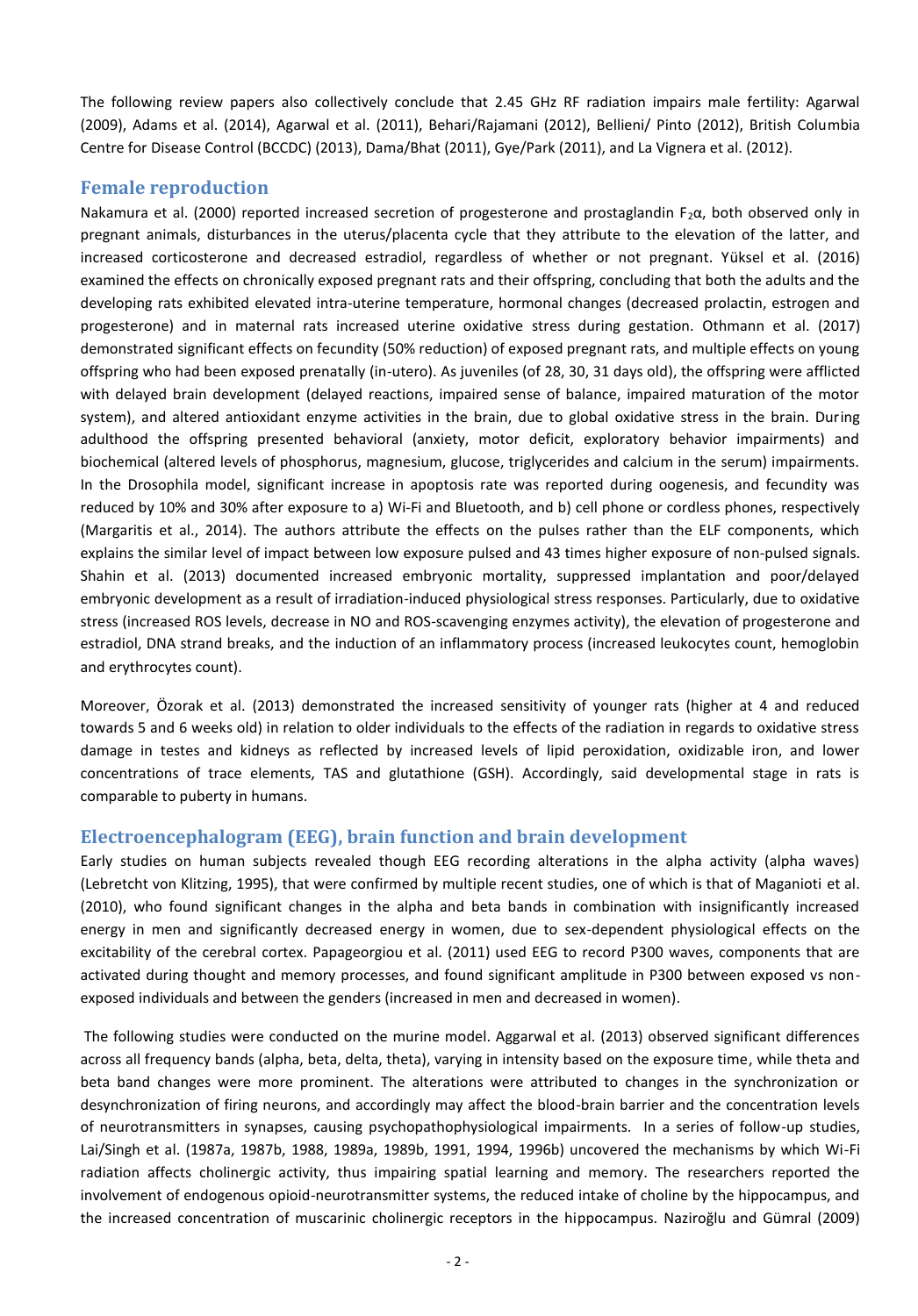reported a slight hyperexcitability in EEG, while their subsequent findings include signs of oxidative damage in the brain tissue, all of which could be prevented in different degrees by the administration of selenium or L-carnitine (lower GSH peroxidase activity, increased lipid peroxidation and decreased levels of vitamins A, C and E). Eser et al. (2013) were presented with tissue changes, increased oxidative status, increased apoptosis, inflammation (interleukin 1 beta), and neural degeneration in areas of the brain (frontal cortex, cerebellum, brain stem) that according to the researchers may cause functional impairments and trigger carcinogenesis. In a comparative study between newborn and adult rats, Orendáčová et al. (2009) were led to the conclusion that the effects of Wi-Fi radiation on neurogenesis (development and maturation of neurons) are dose- and age-dependent (hence more harmful to newborns). Agedependent immunohistochemical effects were also found in the rostral migratory stream (RMS), concerning the expression of immediate early genes (product Fos proteins), and the earlier appearance and higher prevalence of NOproducing cells in exposed newborns and young adults (Orendáčová et al., 2011). In the brain cells of exposed rats, the activity of Calcium-dependent protein kinase C (PKC) (an enzyme that regulates the release of neurotransmitters and the formation of long-term memory) was decreased, glial cell numbers were increased (Paulraj and Behari, 2006a), and the mean concentration of acetylcholine (ACh) dropped reaching its lowest level 5 hours after exposure implying the null contribution of thermal effects (Testylier et al., 2002). Sinha (2008) was presented with a 2.1% increase of the water content in the brain of rats, causing it to swell by 6.97%. In mice, various changes in the gene expression occurred, involving among others the tumor necrosis factor (TNF-α), and inducible nitric oxide synthase (iNOS). Furthermore, microglia activation was initiated, causing the activation of a pro-inflammatory response and the JAK-STAT signal pathway (Yang et al., 2010). Following that study, Yang et al. (2012) identified stress-related genes that were altered due to exposure, counting 41 in the hippocampus. Those concerned heat shock proteins (HSP27 and HSP70), metabolism, signal transduction, cytoskeleton, apoptosis, cell attachment, DNA repair, and other. In the hippocampus of male rats, Chauhan et al. (2017) observed degenerative manifestations due to oxidative stress, after exposing the animals to a microwave oven at 0.2 mW/ cm<sup>2</sup> for 2 hours per day for 35 days. Furthermore, structural tissue damage (increased lipid peroxidation) was also detected in the testes, spleen, liver and kidneys.

#### **Behavior**

Studies regarding behavior were conducted with regards to tracing changes in learning, memory, brain performance, typical behavioural patterns, and other responses, including anxiety and hyperactivity.

During 5-minute-long exposure to a device (notebook) with activated Wi-Fi function caused ants to become disorientated and behave erratically, looking sick, while, following exposure to Wi-Fi routers for 30 minutes, their normal foraging pattern was disturbed, escalating with time, requiring 6 to 8 hours post-exposure to be re-established (Cammaerts und Johansson, 2014).

In male mice, spatial memory was impaired as it was determined through running wheel and water labyrinth activity assessment (Chaturvedi et al., 2011), while further exposure-dependent impairments in learning and memory were observed, including neuronic degeneration, decreased levels of creatine kinase and antioxidant enzymes (SOD, CAT, GSH-Px), and increased levels of apoptosis, ROS, RNS, lipid peroxidation, DNA damage, and protein damage, were detected by Shahin et al. (2015).

In male rats the ability to differentiate between known and unknown objects (Hassanshahi et al., 2017), spatial orientation, spatial learning, other forms of learning, memory performance (Deshmukh et al., 2015, Li et al., 2008), and general brain performance (Deshmukh/Banerjee et al., 2016) were impaired, and alongside these findings, HSP70 levels and motor activity were elevated, and hyperactivity was also observed (Sinha, 2008). Physiological changes also occurred in rodent brains, involving the neurotransmitter system (serotonin, catecholamine, and acetylcholine), the hippocampus (increased apoptosis, the function of glucocorticoid receptors, regions CA1/ CA3/ dentate gyrus, decreased cholinergic activity) (Li et al., 2008), the frontal cortex (decreased cholinergic activity) (Wang/Lai, 2000), and increased single and double-strand DNA breaks in brain cells.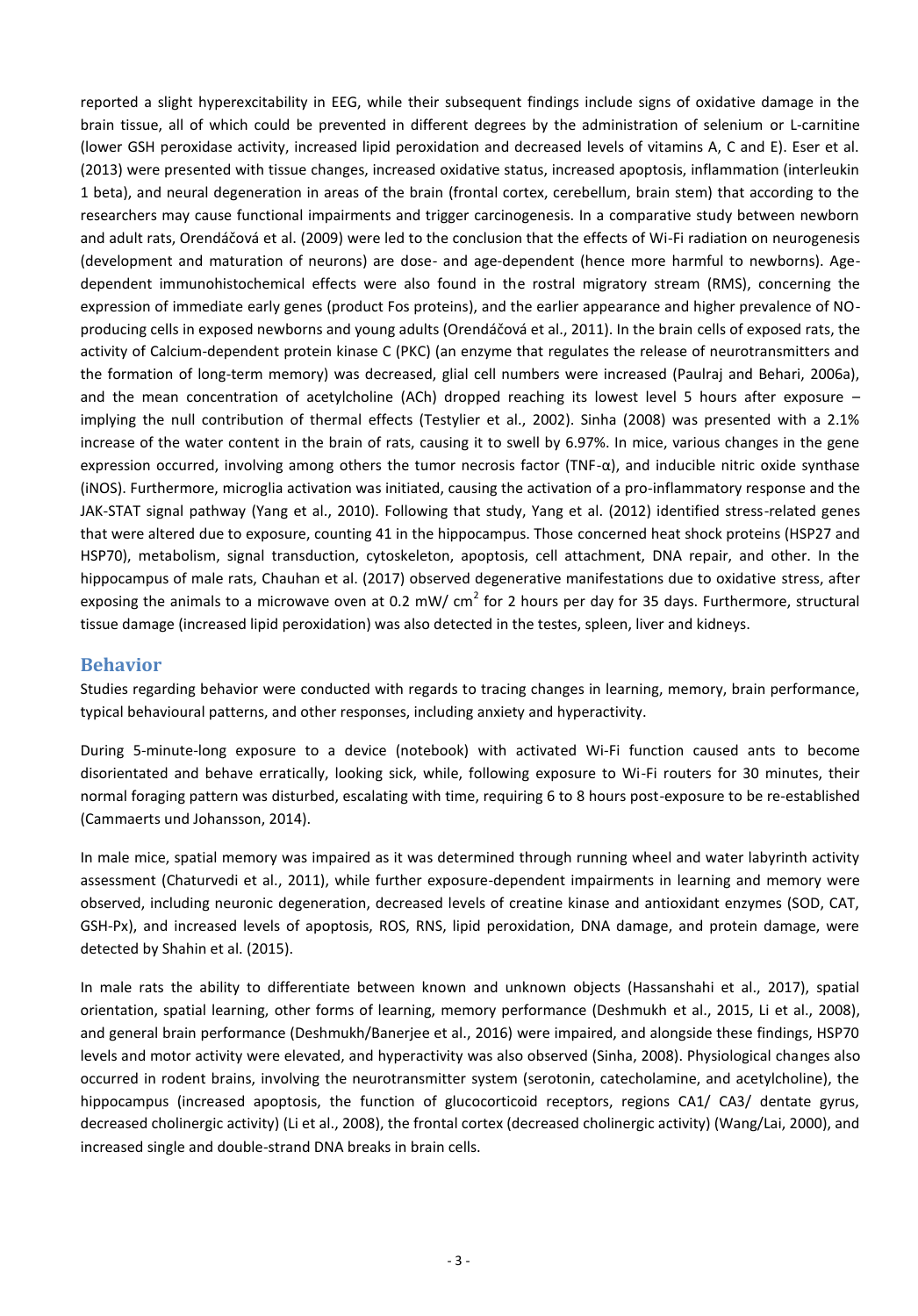### **DNA**

Higher prevalence of single and double DNA strand breaks in samples from brain tissue, blood, lymphocytes, testes and sperm, and less pronounced in the liver, skin and the kidneys (Akdag et al., 2006) was reported in several studies in the murine and human model systems. Such occurrence is evidence of increased oxidative stress that leads to genotoxic and mutagenic effects, that when frequent may lead to neurodegenerative diseases, disorders, impairments of neurological functions, vascular damage in the brain tissue, neurasthenia, tumor promotion/cancer, mutations, apoptosis, and free radicals associated with various other diseases (Lai and Singh, 1997).

Lai and Singh (1995) detected significantly higher levels of DNA strand breaks 4 hours after exposure, thus excluding any thermal effects. The experiment was repeated with the addition of free radical scavengers (melatonin and N-tertbutyl-alpha-phenylnitrone(PBN)), that proved protective as they reduced the effect (Lai and Singh, 1997). Reduced levels of DNA damage were also reported when a magnetic field of 45 mG was used in combination with the 2.45 GHz radiation (Lai and Singh, 2005). Akdag et al. (2016) and Avendaño et al. (2012) demonstrated significant DNA fragmentation on the testicular tissue of rats and human sperm, respectively. Single strand DNA breaks that could be significantly prevented by garlic extract intake were observed in rats in their brain tissue (indicated by elevated 8 hydroxy-deoxyguanosine (8-OHdG)) and the blood (as indicated by the levels of protein oxidation – Advanced Oxidation Protein Products)(Gürler et al., 2014). Increased double-strand breaks were pinpointed via comet assays in rat brains, in addition to other findings, including reduced activity levels of the enzymes SOD, glutathione and histone kinase, and increased catalase levels (Kesari/Behari et al., 2010a, 2010b, 2012). Human lymphocytes also exhibited signs of EMF radiation-mediated DNA damage, more specifically, a threefold increase in chromosomal aberrations and increased frequency of micronuclei (indication of chromosomal damage in mitogen-stimulated human lymphocytes) (Maes et al., 1993; Zotti-Martelli et al., 2000). The elevation of micronuclei was deemed by the authors to be exposure, duration and field strength dependent (Zotti-Martelli et al., 2000).

## **Cancer cells**

Frequencies of EMF radiation promote cancer development via indirect pathways, either through changes in enzyme activities, cell membrane properties, or singe- and double-strand DNA breaks, that lead to metabolic changes. In a review paper of 89 studies, Naziroğlu et al. (2012c) concluded that the radiation-induced disturbance of the calcium homeostasis is related to breast cancer. Melatonin, on the other hand, acts as a radical oxidative stress scavenger, proving protective against breast tumorigenesis. It was found that at night EMF/RF exposure downregulates the production of melatonin, therefore, reducing its protective role as a calcium channel regulator. In continuation of the previous, Cig & Naziroǧlu (2015), demonstrated that 2.45 GHz radiation, as well as 900 & 1800 MHz radiation cause excessive oxidative responses (DNA damage and cell cycle arrest), and apoptosis (via activation of some transcription and apoptotic factors) in breast cancer cells when emitted at 10 cm distance, via increasing the permeability of TRPV1 cation channels, thus increasing cytosolic calcium accumulation. In distance greater than 10 cm, the adverse effects on cancer cells were decreased. In human lymphocytes significant cell damage was observed under exposure to 2.45 GHz radiation, peaking under combined stressor conditions of EMF/RF and increased temperature, presented with increased prevalence of degeneration (lymphoblastic transformation) (Czerska et al., 1992).

# **Cardiac activity**

In vivo studies in rabbits (Saili et al., 2015) and rats (Zhu et al., 2016, Kim & Rhee, 2004) demonstrated the dysregulation of the cardiovascular system through interference with receptor and ligand bonds, resulting in higher heart rate and increased blood pressure (Saili et al., 2015), dose-dependent changes in various biochemical parameters (including ATP activity, mitochondrial respiratory chain, creatin kinase, lactate dehydrogenase, aspartate transaminase, troponin I, the oxidative parameters SOD and GSH, lipid peroxidation), morphological changes (irregular striations on heart muscle cells, discoloration of nuclei), malfunctioning mitochondria (fewer in number, with destroyed membranes and other degenerative manifestations), and significantly increased levels of apoptosis of heart muscle cells (apoptosis proteins and rates) (Zhu et al., 2016), and indications of oxidative damage (formation of superoxide radical, increased lipid peroxide, oxidized protein, and lipofuscin, and weakened antioxidative defense system of heart tissue) (Kim & Rhee, 2004). Additionally, according to Von Klitzing (2014), the 10 Hz pulse included in Wi-Fi radiation plays an additional detrimental role on heart rate variability.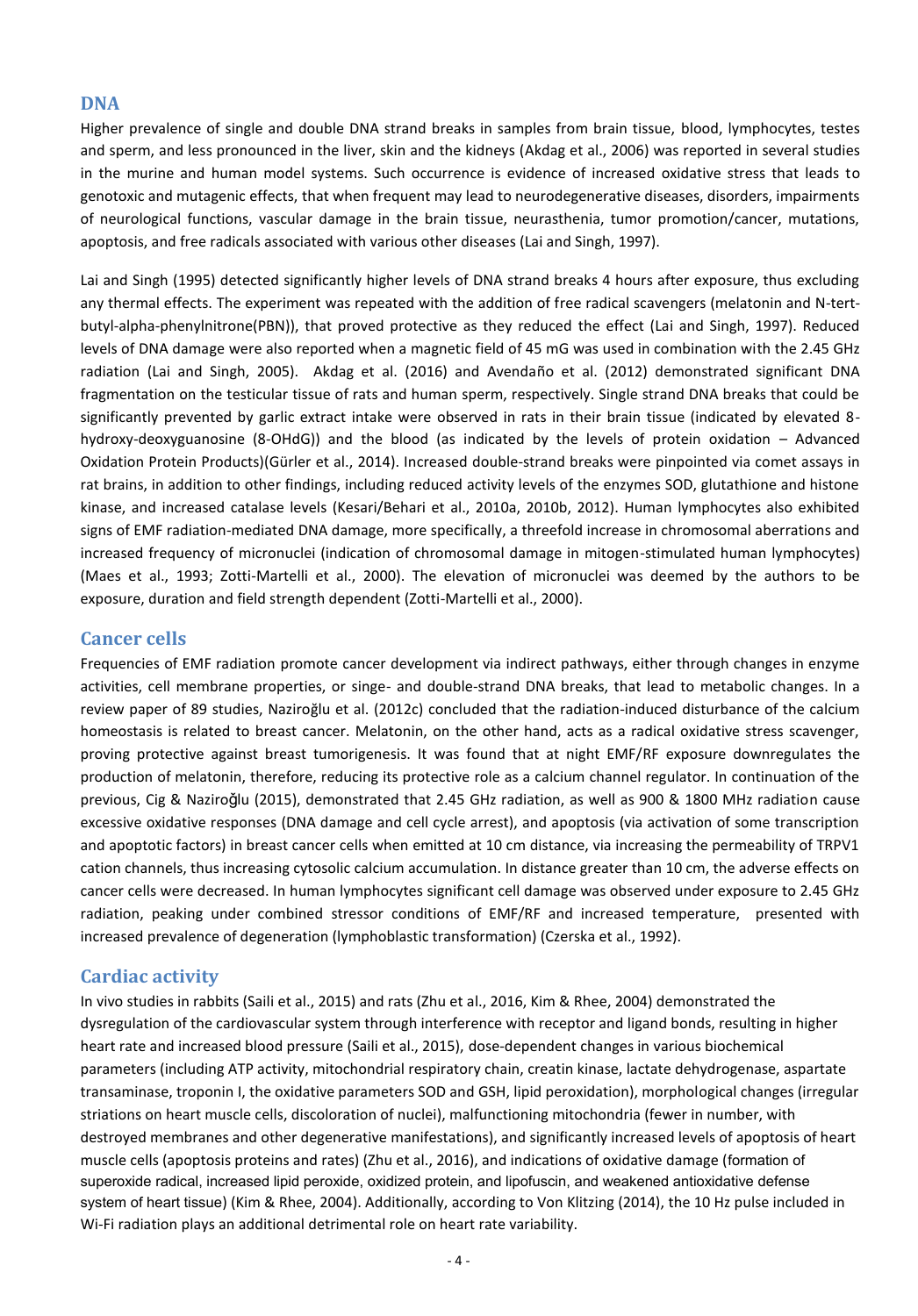## **Cell cycle**

Out of the two reviewed studies regarding the cell cycle, both had their methods adjusted to rule out any changes owing to thermal effects. In the first study by Cleary et al. (1996), exposure of synchronized hamster ovarian cells demonstrated changes during all stages of the cell cycle under controlled temperature (37°C). In the study conducted by Ballardin et al. (2011), V79 Chinese hamster cells exhibited reversible changes in the mitotic spindle apparatus during cell division, resulting in increased apoptosis (reduced viability), after short-term radiation exposure of only 15 minutes.

#### **The liver**

2.45 GHz radiation reportedly triggers oxidative stress to the liver, causing cellular and tissue damage, thus compromising the optimal functionality of the organ. Holovska et al. (2015) reported alterations in the structure and ultrastructure of the liver, such as increased blood in the vessels, the sporadic presence of necrotic cells, dilation of liver sinusoids, foci of inflamed tissue in hepatic lobules, and occurrence of hepatocyte abnormalities, including binucleated cells, irregular nuclei, condensed chromatin contained in the nuclei, presence of more vesicles and lipid droplets, and abnormal membrane structures. Additionally, Kumari et al. (2012) examined the liver of exposed rats, observing indications of overproduction of free radicals responsible for oxidative cell damage, i.e. increased MDA, TBIL, ALP, ALT, and AST concentrations, and significant suppression of antioxidant enzymes (shown by increased levels of catalase, and reduced levels of GSH-Px and liver SOD activity).

#### **The thyroid**

Significant changes were determined on the levels of heat shock proteins and thyroid hormones, the morphology of the thymus, and the responses of the animals. Particularly, signs of stress were detected, as heat shock protein concentrations (HSP70 and HSP90) were significantly reduced (Misa-Agustiño et al., 2012, 2015). The authors added that those findings indicate impairment of maturity and development of thymocytes, and improper regulation of the apoptotic and immune response mechanisms. The morphological changes reported by Misa-Agustiño et al. (2015) include the increased permeability of the endothelium in the thymus, the formation of new vessels, and the increased presence of reticular epithelial cells, red blood cells, and glucocorticoid receptors (GR) in the thymus cortex. Impaired thyroid hormone levels, i.e. decreased T3, increased T4 (Sinha, 2008; Sinha/Aggarwal et al., 2008) were also recorded.

#### **Gene expression**

In a study by Lee et al. (2005), the gene expression in human cell cultures of the HL60 cell line was found to be altered, even after only 2 hours of exposure (221 genes affected). After 6 hours of exposure, 896 genes were affected, 154 of which were unknown. Genes involved in apoptosis, metabolism, polysaccharide biosynthesis, and RNA functions and translation were upregulated, while transport, metabolism, RNA functions and cell cycle genes were downlegulated. The authors note that the non-significant increase of the gene expression of heat shock proteins demonstrates the non-thermal nature of 2.45 GHz radiation impact.

#### **Cell membranes**

Cell membranes were shown to also be affected by 2.45 GHz radiation exposure, through polarization that dysregulates calcium ( $Ca^{2+}$ ) ion channels (i.e. VGCC and TRPM2), even in extremely low exposure levels, due to its independency to power density levels (Panagopoulos et al., 2015). Particularly, the dysregulation of calcium homeostasis causes oxidative damage and affects functions such as cell growth, signal transmission, and apoptosis. Through the same mechanism, the increased  $Ca<sup>2+</sup>$  influx into the cytoplasm was reported to have increased cell growth in human leukemia cells (Naziroğlu et al., 2012b). By counteracting oxidative stress, melatonin can reduce the adverse effects on brain tissue (Naziroǧlu et al., 2012a).

#### **Bacteria**

Taheri et al. (2015, 2017) reported the development of antibiotic resistance in Klebsiella pneumonia, Listeria monocytogenes and Escherichia coli, to 5,1 and 6 antibiotics, respectively. Additionally, growth rates (E. coli & L. monocytogenes), and cell density (L. monocytogenes) significantly increased. An increase of sensitivity to radiation possibly through the radiation-mediated increase of cell wall permeability, followed by a decrease of sensitivity, and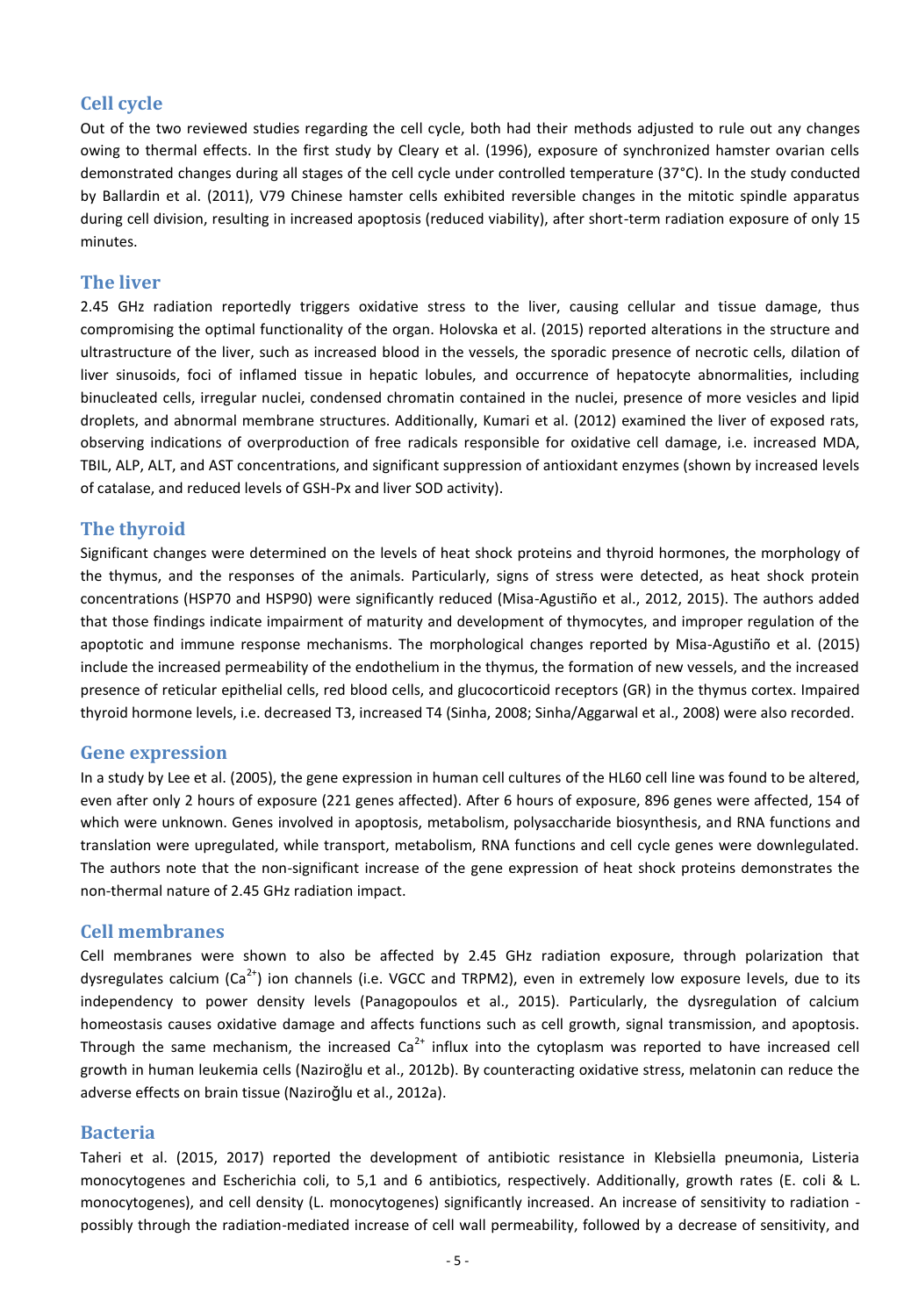then the development of resistance to antibiotics was observed. The authors attribute this sequence of events to the activation of the bacterial defense mechanisms after reaching a certain damage threshold. The responses were frequency-dependent.

#### **Plants**

Chen et al. (2009) examined the response of wheat seeds to 2.45 GHz radiation, reporting the development of tolerance to salt stress through mechanisms that involve the stimulation of the antioxidant defence system (NO production, enzymatic and non-enzymatic antioxidants), that could prove beneficial for agriculture.

Soran et al. (2014) comparing the effects of 900 GHz with those of 2.45 GHz radiation, concluded that signs of stress responses were demonstrated under both frequencies (significantly reduced water transport, upregulation of the release of green leaf volatile compounds – especially monoterpenes). Anatomical changes (thickness of cell walls, length of chloroplasts, size of mitochondria significantly reduced) occurred under both stressors, however with more pronounces changes under 2.45 GHz. Additionally, the essential oils secretion was increased under 900 GHz irradiation, but inhibited under 2.45 GHz irradiation. Overall, the effects of 2.45 GHz radiation were more severe.

#### **Mechanism of Action**

The core mechanism of action of exposure to non-ionizing radiation (including 2.45 GHz frequency) has been established to be oxidative cell stress by the vast majority of the corresponding studies. In their review paper of 100 scientific papers, Yakumenko et al. (2016) found that in 93% of them, oxidative stress in the forms of intracellular ROS, free radicals, and oxidative DNA damage in biological systems (in-vitro, in plants, animals, humans) was the main mechanism of damage. Even though oxidative processes such as the formation of free radicals and ROS normally develop in all cells as a result of metabolism, cells possess the ability to counteract and neutralise its effects by secreting antioxidants. When external factors disturb the balance between oxidative processes and the release of antioxidant molecules, they cause the initiation of apoptosis, inflammatory cellular damage (mitochondria, ion channels, cell membranes, electron transport chain, proteins, etc), DNA damage, damage on Ca<sup>2+</sup> dependent signal pathways, disturbance of the protein conformation, the initiation and promotion of tumorigenesis, and tissue and organ fibrosis (in the long term). Also, the effect of the interaction of free radicals with cellular components can cause the formation of secondary radicals, thus initiating and maintaining a chain reaction.

On top of the overproduction of free radicals and ROS, microwave radiation was also found to suppress antioxidant enzyme activity, further shifting the balance towards oxidation (Kumari et al., 2012). Oral intake, or in the case of experimental studies otherwise administered antioxidant substances such as green tea catechins, selenium, vitamins A, C, E, beta carotene, beta-glucan, L-carnitine, melatonin, and olive leaf extract, has proven to be protective in diverse tissue samples (mucus membranes, skin, cardiac tissue, sperm cells, testicular tissue, blood, liver, kidney, eye lens) in numerous studies, due to their free-radical scavenging activity (Aweda et al., 2003; Aynali et al., 2013; Ceyhan et al., 2012; Gümral/Naziroǧlu, 2009; Kim/ Rhee, 2004; Türker et al., 2011; Meena et al., 2014; Oksay et al., 2014; Salah et al., 2013; Tök/Naziroǧlu, 2014).

**Table 1: Summary table of the studies included in the Review, featuring the targeted organ or function and the number and brief information of the studies that correspond to each. Note that some of studies apply to more than one organ or function.** 

| Targeted organ/                     | N <sub>2</sub> | <b>Studies</b>                                                             |
|-------------------------------------|----------------|----------------------------------------------------------------------------|
| function                            |                | (First author & Year of Publication)                                       |
| Apoptosis                           | 10             | Ballardin 2011, Cig 2015, Deshmuk 2013, Kumar 2011, Margaritis 2014, Meena |
|                                     |                | 2014, Misa-Agustiño 2015, Shahin 2015, Shokri 2015, Zhu 2016               |
| Calcium ion channels<br>$(Ca^{2+})$ | 8              | Cig 2015, Hassanshahi 2017, Kesari 2012, Nazıroğlu 2012c & 2012a,          |
|                                     |                | Panagopoulos 2015, Taheri 2015 & 2017                                      |
| Cancer                              |                | Czerska 1992, Eser 2013, Sarkar 1994, Szmigielski 1982, Yang 2010          |
| Cell growth and cycle               |                | Ballardin 2011, Cleary 1996, Nazıroğlu 2012b, Orendáčová 2009              |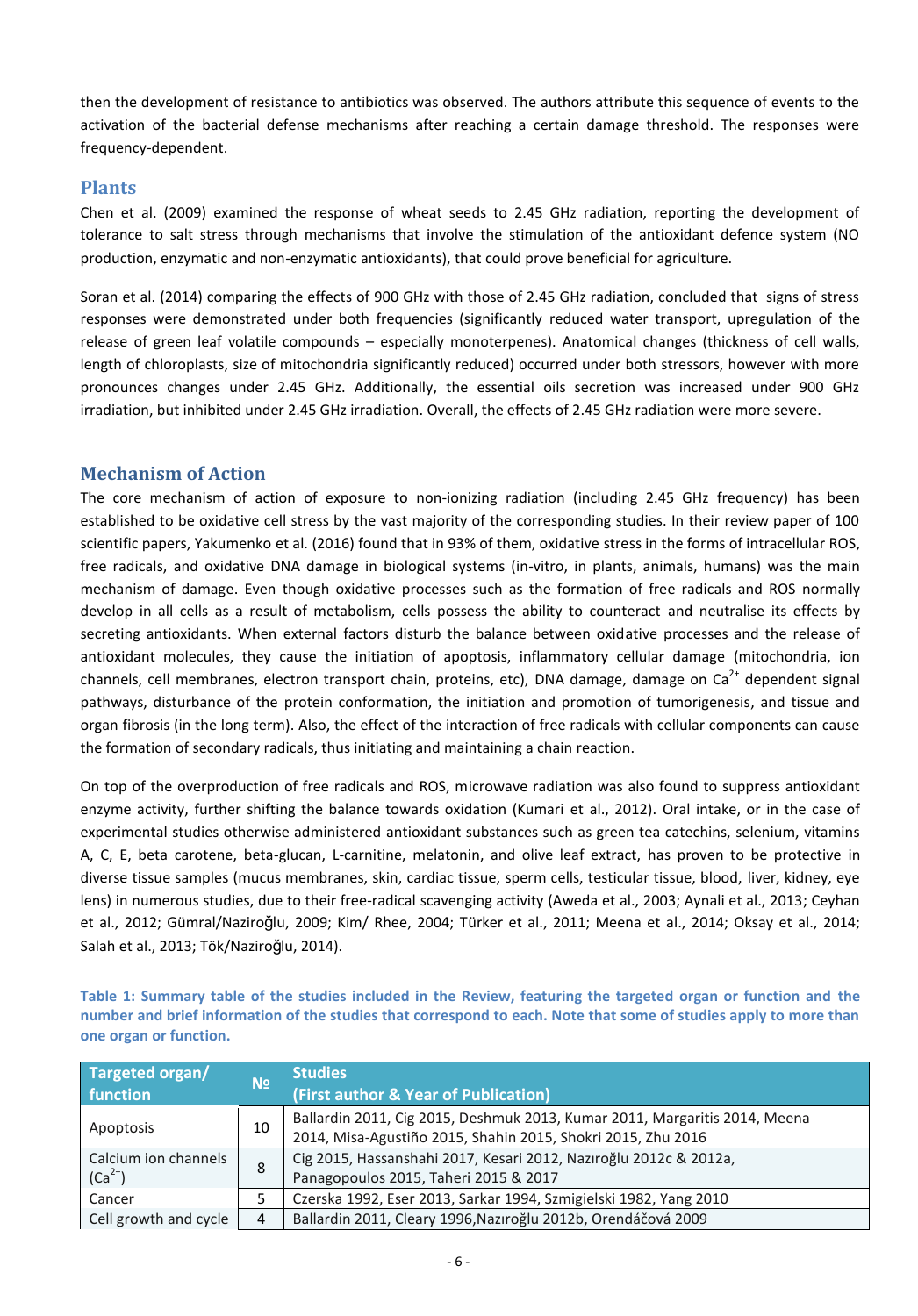| DNA damage                                        | 24             | Akdag 2016, Avendaño 2012, Chartuvedi 2011, Czerska 1992, Deshmuk 2013 & 2015,<br>Gürler 2014, Kesari 2010a, 2010b, 2012, Lai 1996 &1997, Lai/ Singh 1995 &1996 &<br>1997 & 2005, Meena 2014, Megha 2015, Paulraj/Behari 2006, Sakar 1994, Shahin<br>2013, Taheri 2015 & 2017, Zotti-Martelli 2000                                                                                                                                                                                                                                                   |
|---------------------------------------------------|----------------|------------------------------------------------------------------------------------------------------------------------------------------------------------------------------------------------------------------------------------------------------------------------------------------------------------------------------------------------------------------------------------------------------------------------------------------------------------------------------------------------------------------------------------------------------|
| EEG / brain<br>development                        | 12             | Chauhan 2017, Maganioti 2010, Nazıroğlu / Gümral 2009, Othmann 2017,<br>Papageorgiou 2011, Paulraj/Behari 2006, Sinha 2008, Testylier 2002, von<br>Klitzing 1995 & 2016, Yang 2010, Yang 2012                                                                                                                                                                                                                                                                                                                                                        |
| Embryo / pregnanc<br>y / reproductive<br>capacity | 8              | Cleary 1996, Margaritis 2014, Nakamura 2000, Özorak 2013, Othmann 2017, Sangün<br>2015, Shahin 2013, Yüksel 2016                                                                                                                                                                                                                                                                                                                                                                                                                                     |
| Gene / gene<br>expression                         | 5              | Kesari 2010b, Lee 2005, Orendáčová 2011, Yang 2010, Yang 2012                                                                                                                                                                                                                                                                                                                                                                                                                                                                                        |
| Glucose metabolism                                | 1              | Salah 2013                                                                                                                                                                                                                                                                                                                                                                                                                                                                                                                                           |
| Heart                                             | 5              | Kim/Rhee 2004, Saili 2015, von Klitzing 2014 & 2016, Zhu 2016                                                                                                                                                                                                                                                                                                                                                                                                                                                                                        |
| Heat shock proteins<br>(HSP)                      | 4              | Deshmuk 2015, Misa-Agustiño 2012 & 2015,<br><b>Yang 2012</b>                                                                                                                                                                                                                                                                                                                                                                                                                                                                                         |
| Hormones                                          | $\overline{2}$ | Shahin 2013, Yüksel 2016                                                                                                                                                                                                                                                                                                                                                                                                                                                                                                                             |
| Kidneys                                           | $\overline{7}$ | Akdag 2016, 2016, Chauhan 2017, Özorak 2013, Özorak/ Nazıroğlu 2013, Shahin 2013,<br>Shahin 2014                                                                                                                                                                                                                                                                                                                                                                                                                                                     |
| Liver                                             | 4              | Chauhan 2017, Holovska 2015, Kumari 2012, Salah 2013                                                                                                                                                                                                                                                                                                                                                                                                                                                                                                 |
| Memory / learning /<br>behavior                   | 22             | Cammaerts/Johannson 2014, Chartuvedi 2011, Deshmuk 2015, Hassanshahi 2017,<br>Lai 2004 & 1987a & 1987b & 1988 & 1989a & 1989b & 1991 & 1994 & 1996b, Li<br>2008, Othmann 2017, Orendáčová 2011, Paulraj 2006a, Sangün 2015, Shahin<br>2015, Sinha 2008, Thomas 1980, Wang/Lai 2000                                                                                                                                                                                                                                                                   |
| Neurotransmitters                                 | $\overline{2}$ | Aggarwal 2013, Lai 1996                                                                                                                                                                                                                                                                                                                                                                                                                                                                                                                              |
| Oxidative stress in<br>cells                      | 41             | Atasoy 2013, Aweda 2003, Aynali 2013, Ceyhan 2012, Chauhan 2017, Chen 2009,<br>Cig 2015, Deshmuk 2013 & 2015, Eser 2013, Gümral 2009, Gürler 2014, Kesari<br>2010a, 2010b, 2012, Kim/Rhee 2004, Kumar 2011, Kumari 2012, Lai/Singh 1994,<br>Meena 2014, Megha 2015, Misa-Agustiño 2015, Nazıroğlu /Gümral 2009,<br>Nazıroğlu 2012a & 2012b & 2012c, Oksay 2014, Othmann 2017, Özorak 2013, Saili<br>2015, Salah 2013, Sangün 2015, Shahin 2013 & 2014 & 2015, Soran 2014, Tök/<br>Nazıroğlu 2014, Türker 2011, Yakymenko 2016, Yüksel 2016, Zhu 2016 |
| Sperm / testes                                    | 10             | Akdag 2016, Atasoy 2013, Avendaño 2012, Dasdag 2015, Meena 2014, Oksay 2014,<br>Özorak 2013, Sarkar 1994, Shahin 2014, Shokri 2015                                                                                                                                                                                                                                                                                                                                                                                                                   |
| Spleen                                            | 1              | Chauhan 2017                                                                                                                                                                                                                                                                                                                                                                                                                                                                                                                                         |
| Testosterone                                      | 1              | Meena 2014                                                                                                                                                                                                                                                                                                                                                                                                                                                                                                                                           |
| Thyroid glands                                    | 3              | Misa-Agustiño 2013 & 2015, Sinha 2008                                                                                                                                                                                                                                                                                                                                                                                                                                                                                                                |

# **Conclusions**

The report evaluates this range and concludes that based on the extensive body of research and the positive demonstration of adverse health and behavioral effects by the majority of the studies, it is recommended that ALARA measures are applied, especially for the protection of particularly vulnerable groups such as newborns, children and adolescents. Radiation of 2.45 GHz is a potent trigger of oxidative stress, that is the main source of implications, as was demonstrated, and can affect multiple organs and processes through large chemical chain reactions, either directly or indirectly. Various enforceable measures and compounds displayed protective efficacy against the effects of 2.45 MHz EMF/RF, yet the current official exposure limits do not correspond with research recommended limits.

# **Limitations of the Review Study**

The author highlights that while the examined studies confirm potential health impacts, the very limited amount of long-term and epidemiological studies, as well as studies on human subjects currently available disallows the disclosure of reliable figures.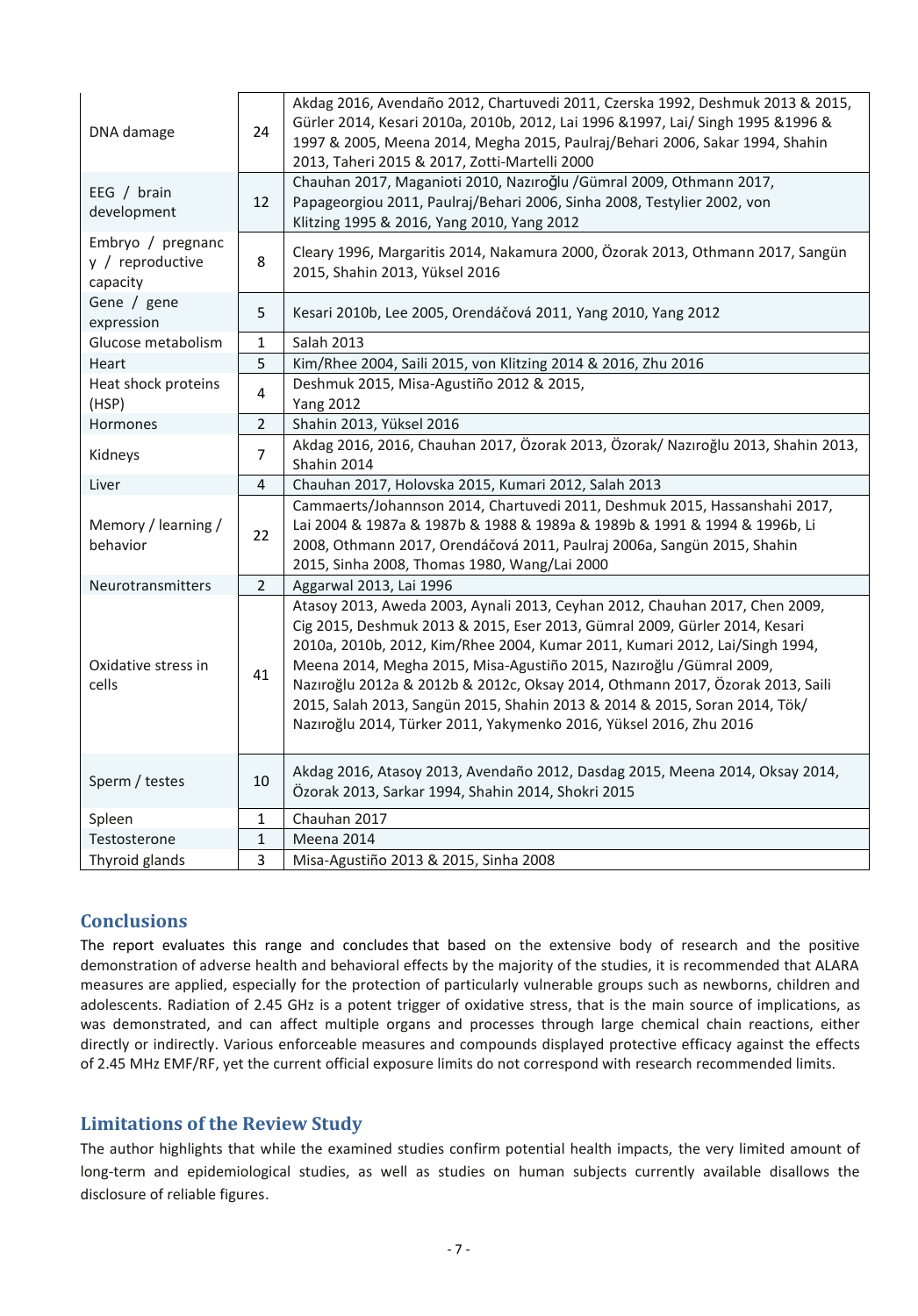# **References**

Adams JA, Galloway TS, Mondal D, Esteves SC, Mathews F (2014): Effect of mobile telephones on sperm quality: a systematic review and metaanalysis. Review. Environ Int 70, 106–112

Agarwal A, Singh A, Hamada A, Kesari K (2011): Cell phones and male infertility: a review of recent innovations in technology and consequences. Review. Int Braz J Urol 2011 37 (4), 432–454

Aggarwal Y, Singh SS, Sinha RK (2013): Chronic exposure of low power radio frequency changes the EEG signals of rats: low power radio frequency alters EEG. Advances in Biomedical Engineering Research (ABER) 1 (2); www.seipub.org/ABER/Download.aspx?ID=3562

Akdag MZ, Dasdag S, Canturk F, Karabulut D, Caner Y, Adalier N (2016): Does prolonged radiofrequency radiation emitted from Wi-Fi devices induce DNA damage in various tissues of rats? J Chem Neuroanat 75, 116–122

Atasoy HI, Gunal MY, Atasoy P, Serenay Elgun S, Bugdayci G (2013): Immunohistopathologic demonstration of deleterious effects on growing rat testes of radiofrequency waves emitted from conventional Wi-Fi devices. Journal of Pediatric Urology 9, 223–229

Avendaño C, Mata A, Sanchez Sarmiento CA, Doncel GF (2012): Use of laptop computers connected to internet through Wi-Fi decreases human sperm motility and increases sperm DNA fragmentation. Fertil Steril 97 (1), 39– 45.e2

Aweda MA, Gbenebitse S, Meidinyo RO (2003): Effects of 2.45 GHz microwave exposures on the peroxidation status in Wistar rats. Niger Postgrad Med J 10 (4), 243–246

Aynali G, Nazırogˇ lu M, Çelik Ö, Dogˇ an M, Yarıktas¸ M, Yasan H (2013): Modu-lation of wireless (2.45 GHz)-induced oxidative toxicity in laryngotracheal mucosa of rat by melatonin. Eur Arch Otorhinolaryngol 270 (5), 1695–1700

Ballardin M, Tusa I, Fontana N, Monorchio A, Pelletti C, Rogovich A, Barale R, Scarpato R (2011): Non-thermal effects of 2.45 GHz microwaves on spindle assembly, mitotic cells and viability of Chinese hamster V-79 cells. Mutat Res 716 (1-2), 1–9

Banaceur S, Banasr S, Sakly M, Abdelmelek H (2013): Whole body exposure to 2.4GHz WIFI signals: effects on cognitive impairment in adult triple transgenic mouse models of Alzheimer's disease (3xTg-AD). Behav Brain Res 240, 197–201

Becker K (2007): Molekulare Maschinen und Alterung – der humane Redoxstoffwechsel, in: Spiegel der Forschung, June 2007; geb.uni-giessen.de/geb/ volltexte/2007/4780/pdf/SdF-2007-1\_42-47.pdf

Behari J, Rajamani P (2012): Electromagnetic field exposure effects (ELF-EMF and RFR) on fertility and reproduction. BioInitiative Report Section 18

Bellieni CV, MD, Pinto I (2012): Fetal and neonatal effects of EMF. BioInitiative Report Section 19

Blank M (2014): OVERPOWERED. What science tells us about the dangers of cell phones and other WiFi-age devices, New York

British Columbia Centre for Disease Control (BCCDC), Environmental Health Services; Collaborating Centre for Environmental Health (NCCEH) (2013): Radiofrequency toolkit for environmental health practitioners, Vancouver, Canada

Cammaerts MC, Johansson O (2014): Ants can be used as bio-indicators to reveal biological effects of electromagnetic waves from some wireless apparatus. Electromagn Biol Med 33 (4), 282–288

Cassel JC, Cosquer B, Galani R, Kuster N (2004): Whole-body exposure to 2.45 GHz electromagnetic fields does not alter radial-maze performance in rats. Behav Brain Res 155, 37–43

Ceyhan AM, Akkaya VB, Gülecol SC, Ceyhan BM, Özgüner F, Chen WC (2012): Protective effects of β-glucan against oxidative injury induced by 2.45-GHz electromagnetic radiation in the skin tissue of rats. Arch Dermatol Res 304, 521–527

Chaturvedi CM, Singh VP, Singh P, Basu P, Singaravel M, Shukla RK, Dhawan A, Pati AK, Gangwar RK, Singh SP (2011): 2.45 GHz (CW) microwave irradiation alters circadian organization, spatial memory, DNA structure in the brain cells and blood cell counts of male mice, mus musculus. Progr Electromagn Res B 29, 23–42

Chauhan P, Verma HN, Sisodia R, Kesari KK (2017): Microwave radiation (2.45 GHz)-induced oxidative stress: Whole-body exposure effect on histopathology of Wistar rats. Electromagn Biol and Med 36 (1), 20–30

Chen YP, Jia JF, Wang YJ (2009): Weak microwave can enhance tolerance of wheat seedlings to salt stress. J Plant Growth Regul 28 (4), 381–385

Cig B, Nazıroğlu M (2015): Investigation of the effects of distance from sources on apoptosis, oxidative stress and cytosolic calcium accumulation via TRPV1 channels induced by mobile phones and Wi-Fi in breast cancer cells. Biochim Biophys Acta 1848, 2756–2765

Cleary SF, Cao G, Liu LM (1996): Effects of isothermal 2.45 GHz microwave radiation on the mammalian cell cycle: comparison with effects of isothermal 27 MHz radiofrequency radiation exposure. Bioelectrochem Bioenerg 39 (2), 167–173

Cobb BL, Jauchem JR, Adair ER (2004): Radial arm maze performance of rats following repeated low level microwave radiation exposure. Bioelectromagnetics 25, 49–57

Cosquer B, Galani R, Kuster N, Cassel JC (2005): Whole-body exposure to 2.45 GHz electromagnetic fields does not alter anxiety responses in rats: a plus-maze study including test validation. Behav Brain Res 156, 65–74

Czerska EM, Elson EC, Davis CC, Swicord ML, Czerski P (1992): Effects of continuous and pulsed 2450-MHz radiation on spontaneous lymphoblastoid transformation of human lymphocytes in vitro. Bioelectromagnetics 13 (4), 247–25

Dama MS, Bhat MN (2013): Mobile phones affect multiple sperm quality traits: a meta-analysis. Review. F1000Res 2, 40

Dasdag S, Tas M, Akdag MZ, Yegin K (2015): Effect of long-term exposure of 2.4 GHz radiofrequency radiation emitted from Wi-Fi equipment on testes functions. Electromagn Biol Med 34 (1), 37–42

Desai NR, Kavindra K Kesari KK, Agarwal A (2009): Pathophysiology of cell phone radiation: oxidative stress and carcinogenesis with focus on male reproductive system. Review. Reprod Biol and Endocrinol 7, 114

Deshmukh PS, Megha K, Banerjee BD, Ahmed RS, Chandna S, Abegaonkar MP, Tripathi AK (2013): Detection of low level microwave radiation induced deoxyribonucleic acid damage vis-à-vis genotoxicity in brain of Fischer rats. Toxicol Int 20, 19–24

Deshmukh PS, Nasare N, Megha K, Banerjee BD, Ahmed RS, Singh D, Abegaonkar MP, Tripathi AK, Mediratta PK (2015): Cognitive impairment and neurogenotoxic effects in rats exposed to low-intensity microwave radiation. Int J Toxicol 34 (3), 284–290

Deshmukh PS, Megha K, Nasare N, Banerjee BD, Ahmed RS, Abegaonkar MP, Tripathi AK, Mediratta PK (2016): Effect of low level subchronic microwave radiation on rat brain. Biomed Environ Sci 29 (12), 858–867

Eser O, Songur A, Aktas C, Karavelioglu E, Caglar V, Aylak F, Ozguner F, Kanter M (2013): The effect of electromagnetic radiation on the rat brain: an experimental study. Turk Neurosurg 23 (6), 707–715

Fortune JA, Wu BI, Klibanov AM (2010): Radio frequency radiation causes no nonthermal damage in enzymes and living cells. Biotechnol Prog 26 (6), 1772–1776

Foster KR, Moulder JE (2013): Wi-Fi and health: review of current status of research. Health Phys 105 (6), 561–575

Foster KR (2013): A world awash with wireless devices: radiofrequency exposure issues. IEEE Microwave Mag 14, 73–84

Foster KR, Moulder JE (2015): Can Wi-Fi affect brain function? Radiat Res. 184 (6), 565–7

Gürler HS, Bilgici B, Akar AK, Tomak L, Bedir A (2014): Increased DNA oxidation (8-OHdG) and protein oxidation (AOPP) by low level

electromagnetic field (2.45 GHz) in rat brain and protective effect of garlic. Int J Radiat Biol 90 (10), 892–896

Gümral N, Nazıroğlu M, Koyu A, Ongel K, Celik Ö, Saygin M, Kahriman M, Caliskan S, Kayan M, Gencel O, Flores-Arce MF (2009): Effects of selenium and L-carnitine on oxidative stress in blood of rat induced by 2.45-GHz radiation from wireless devices. Biol Trace Elem Res 132, 153– 163

Gye MC, Park CJ (2012): Effect of electromagnetic field exposure on the reproductive system. Review Clin Exp Reprod Med 39 (1), 1–9

Hassanshahi A, Shafeie SA, Fatemi I, Hassanshahi E, Allahtavakoli M, Shabani M, Roohbakhsh A, Shamsizadeh A (2017): The effect of Wi-Fi electromagnetic waves in unimodal and multimodal object recognition tasks in male rats. Neurol Sci 38 (6), 1069–1076

Hecht K (2015): Ist die Unterteilung in ionisierende und nichtionisierende Strahlung noch aktuell? Research Report of the Kompetenzinitiative e.V.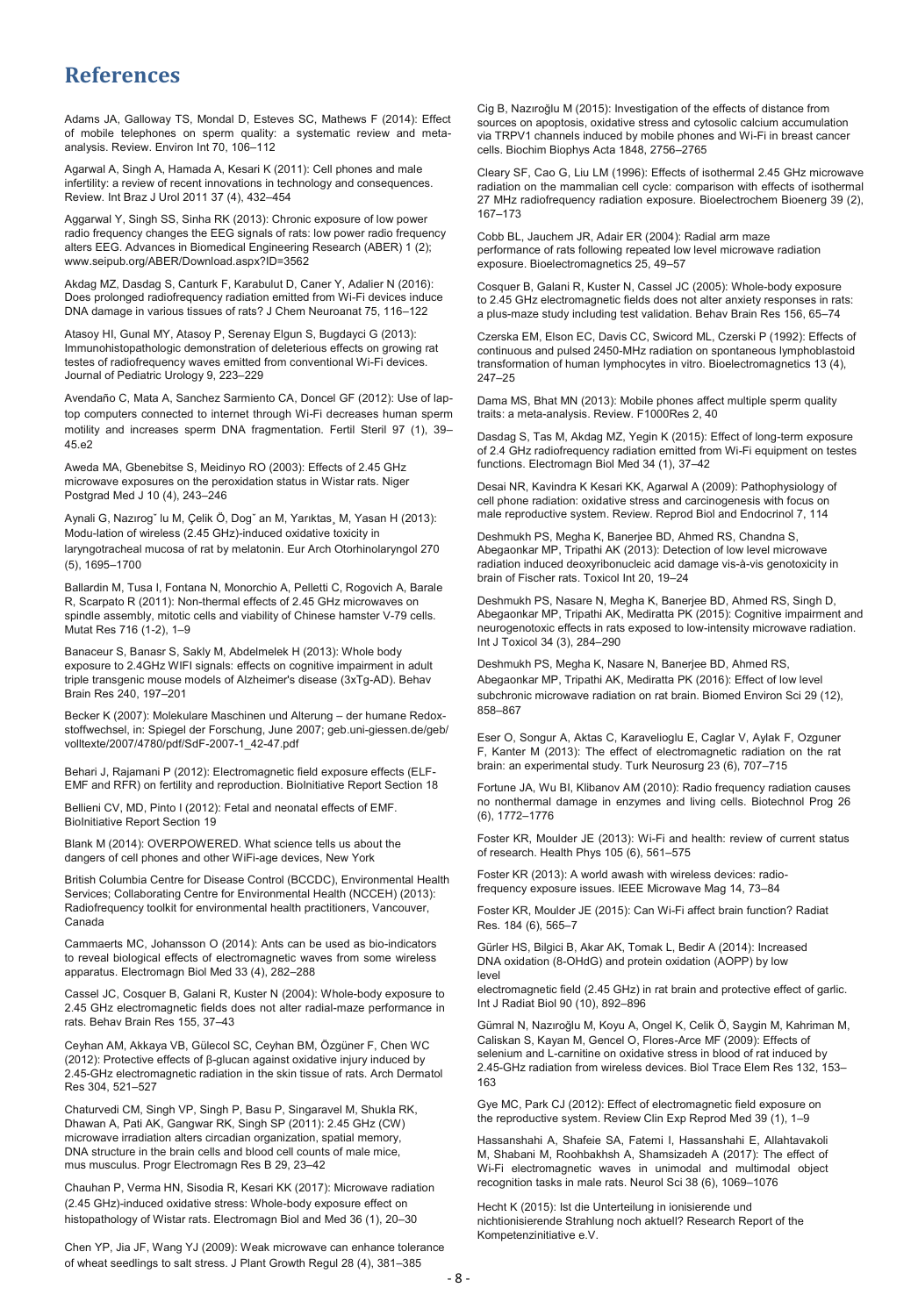Hecht K (2017): Der elektromagnetische Ozean-Lebenswichtiger Umweltfaktor in Gefahr. Naturheilkunde 1/2017

Hensinger P, Wilke I (2016): Mobilfunk: Neue Studienergebnisse bestätigen Risiken der nicht-ionisierenden Strahlung, umwelt · medizin · gesellschaft 29, 3/2016. English version: Wireless communication technologies: new study findings confirm risks of nonionizing radiation.

Holovska K, Almasiova V, Cigankova V, Benova K, Racekova E, Martoncikova M (2015): Structural and ultrastructural study of rat liver influenced by electromagnetic radiation. J Toxicol Environ Health Part A 78 (6), 353–356

Huss A, Egger M, Hug K, Huwiler-Müntener K, Röösli M (2007): Source of funding and results of studies of health effects of mobile phone use: systematic review of experimental studies. Environ Health Perspect 115 (1), 1–4

Kamali K, Atarod M, Sarhadi S, Nikbakht J, Emami M, Maghsoudi R, Salimi H, Fallahpour B, Kamali N, Momtazan A, Ameli M (2017): Effects of electromagnetic waves emitted from 3G+wi-fi modems on human semen analysis. Urologia 84 (4), 209–214

Kesari KK, Behari J, Kumar S (2010a): Mutagenic response of 2.45 GHz radiation exposure on rat brain. Int J Radiat Biol. 86 (4), 334–343

Kesari KK, Behari J (2010b). Effect of microwave at 2.45 GHz radiations on reproductive system of male rats. Toxicol Environ Chem 92 (6), 1135–1147

Kesari KK, Kumar S, Behari J (2012): Pathophysiology of microwave radiation: effect on rat brain. Appl Biochem Biotechnol 166, 379–388

Kim MJ, Rhee SJ (2004): Green tea catechins protect rats from microwaveinduced oxidative damage to heart tissue. J Med Food 2004 7 (3), 299–304

Komatsubara Y, Hirose H, Sakurai T, Koyama S, Suzuki Y, Taki M, Miyakoshi J (2005): Effect of high-frequency electromagnetic fields with a wide range of SARs on chromosomal aberrations in murine m5S cells. Mutat Res 587, 114– 119

Kumar S, Kesari KK, Behari J (2011): The therapeutic effect of a pulsed electromagnetic field on the reproductive patterns of male Wistar rats exposed to a 2.45-GHz microwave field. Clinics 66 (7), 1237–1245

Kumari K, Meena R, Kumar S, Rajamani P, Verma NH, Kesari KK (2012): Radiofrequency electromagnetic field exposure effects on antioxidant enzymes and liver function tests. Int J Life Sci 1 (3), 238–244

Lai H, Horita A, Chou CK, Guy AW (1983): Psychoactive-drug response is affected by acute low-level microwave irradiation. Bioelectromagnetics 4, 205–214

Lai H, Horita A, Chou CK, Guy AW (1986): Effect of low-level microwave irradiation on hippocampal and frontal cortical choline uptake are classically conditionable. Pharmac Biochem Behav 27 (4), 635–639

Lai H, Horita A, Chou CK, Guy AW (1987b): Low-level microwave irradiation affects central cholinergic activity in the rat. J Neurochem 48 (1), 40–45

Lai H, Horita A, Guy AW (1988): Acute low-level microwave exposure and central cholinergic activity: studies on irradiation parameters. Bioelectromagnetics 9 (4), 355–362

Lai H, Carino MA, Horita A, Guy, AW (1989a): Low-level microwave irradi ation and central cholinergic systems. Pharmac Biochem Behav 33, 131–138

Lai H, Carino MA, Horita A, Guy AW (1989b): Low-level microwave exposure and central cholinergic activity: a dose-response study. Bioelectromagnetics 10 (2), 203–208

Lai H, Carino MA, Wen YF, Horita A, Guy AW (1991): Naltrexone pretreatment blocks microwave-induced changes in central cholinergic receptors. Bioelectromagnetics 12 (1), 27–33

Lai H, Horita A, Guy AW (1994): Microwave irradiation affects radial-arm maze performance in the rat. Bioelectromagnetics 15 (2), 95–104

Lai H, Singh NP (1995): Acute low-intensity microwave exposure increases DNA single-strand breaks in rat brain cells. Bioelectromagnetics 16 (3), 207– 210

Lai H, Singh NP (1996a): Single- and double-strand DNA breaks in rat brain cells after acute exposure to radiofrequency electromagnetic radiation. Int J Radiat Biol. 69 (4), 513–521

Lai H, Carino MA, Horita A, Guy AW (1996b): Intraseptal microinjection of β-funaltrexamine blocked a microwave-induced decrease of hippocampal cholinergic activity in the rat. Pharmac Biochem Behav 53 (3), 613–616

Lai H, Singh NP (1997): Melatonin and a spin-trap compound block radiofrequency electromagnetic radiation-induced DNA strand breaks in rat brain cells. Bioelectromagnetics 18 (6), 446–454

Lai H (2004): Interaction of microwaves and a temporally incoherent magnetic field on spatial learning in the rat. Physiol & Behav 82 (5), 785–789

Lai H, Singh NP (2005): Interaction of microwaves and a temporally incoherent magnetic field on single and double DNA strand breaks in rat brain cells. Electromagn Biol Med 24 (1), 23–29

La Vignera S, Condorelli RA, Vicari E, D'Agata R, Calogero AE (2012): Effects of the exposure to mobile phones on male reproduction: a review of the literature, J Androl 33 (3), May/June 2012

Lee S, Johnson D Dunbar K, Dong H, Ge X, Kim YC, Wing C, Jayathilaka N, Emmanuel N, Zhou CQ, Gerber HL, Tseng CC, Wang SM (2005): 2.45 GHz radiofrequency fields alter gene expression in cultured human cells. FEBS Lett 579 (21), 4829–4836

Li M, Wang Y, Zhang Y, Zhou Z, Yu Z (2008): Elevation of plasma corticosterone levels and hippocampal glucocorticoid receptor translocation in rats: a potential mechanism for cognition impairment following chronic lowpower-density microwave exposure. J Radiat Res 49 (2), 163–70

Litovitz TA, Penafiel LM, Farrel JM, Krause D, Meister R, Mullins JM (1997): Bioeffects induced by exposure to microwaves are mitigated by superposition of ELF noise. Bioelectromagnetics 18, 422-30

Maes A, Verschaeve L, Arroyo A, De Wagter C, Vercruyssen L (1993): In vitro cytogenetic effects of 2450 MHz waves on human peripheral blood lymphocytes. Bioelectromagnetics 14, 495–501

Maganioti AE, Papageorgiou CC, Hountala C, Kyprianou MA, Rabavilas AD, Papadimitriou GN, Capsalis CN (2010): Wi-Fi electromagnetic fields exert gender related alterations on EEG. 6th International Workshop on Biological Effects of Electromagnetic Fields. www.researchgate.net/ publication/267816859

Margaritis LH, Manta AK, Kokkaliaris KD, Schiza D, Alimisis K, Barkas G, Georgiou E, Giannakopoulou O, Kollia I, Kontogianni G, Kourouzidou A, Myari A, Roumelioti F, Skouroliakou A, Sykioti V, Varda G, Xenos K, Ziomas K (2014): Drosophila oogenesis as a bio-marker responding to EMF sources. Electromagn Biol Med 33 (3), 165–189

Marquardt H, Schäfer SG (1994): Lehrbuch der Toxikologie, 94

Meena R, Kumari K, Kumar J, Rajamani P, Verma HN, Kesari KK (2014): Therapeutic approaches of melatonin in microwave radiationsinduced oxidative stress mediated toxicity on male fertility pattern of Wistar rats. Electromagn Biol Med 33 (2), 81–91

Megha K, Deshmukh PS, Banerjee BD, Tripathi AK, Ahmed R, Abegaonkar MP (2015): Low intensity microwave radiation induced oxidative stress, inflammatory response and DNA damage in rat brain. Neurotoxicology 51, 158–165

Misa-Agustiño MJ, Leiro JM, Jorge-Mora MT, Rodríguez-González JA, Jorge-Barreiro FJ, Ares-Pena FJ, López-Martín E (2012): Electromagnetic fields at 2.45 GHz trigger changes in heat shock proteins 90 and 70 without altering apoptotic activity in rat thyroid gland. Biol Open 1, 831–838

Misa-Agustiño MJ, Leiro-Vidal JM, Gomez-Amoza JL, Jorge-Mora MT, Jorge-Barreiro FJ, Salas-Sánchez AA, Ares-Pena FJ, López-Martín E (2015): MF radiation at 2450 MHz triggers changes in the morphology and expression of heat shock proteins and glucocorticoid receptors in rat thymus. Life Sci 127, 1–11

Nakamura H, Nagase H, Keiki Ogino K, Hatta K, Matsuzaki I (2000): Uteroplacental circulatory disturbance mediated by prostaglandin F2a in rats exposed to microwaves. Reprod Toxicol 14, 235–240

Nazıroğlu M, Gümral N (2009): Modulator effects of L-carnitine and selenium on wireless devices (2.45 GHz)-induced oxidative stress and electroence phalography records in brain of rat. Int J Radiat Biol 85 (8), 680–689

Nazıroğlu M, Celik Ö, Özgül C, Cig B, Dogan S, Bal R, Gümral N, Rodriguez AB, Pariente JA (2012a): Melatonin modulates wireless (2.45 GHz)-induced<br>oxidative injury through TRPM2 and voltage gated Ca<sup>(2+)</sup> channels in brain and dorsal root ganglion in rat. Physiol Behav 105 (3), 683–692

Nazıroğlu M, Cig B, Dogan S, Uguz AC, Dilek S, Faouzi D (2012b): 2.45-Gz wireless devices induce oxidative stress and proliferation through cytosolic  $Ca^{(2+)}$  influx in human leukemia cancer cells. Int J Radiat Biol 88 (6), 449– 456

Nazıroğlu M Tokat S, Demirci S (2012c): Role of melatonin on electromag-netic radiation-induced oxidative stress and  $Ca<sup>2+</sup>$  signaling molecular path-ways in breast cancer. J Recept Signal Transduct Res 32 (6), 290–297

Nazıroğlu M, Akman H (2014): Effects of cellular phone- and Wi-Fi-induced electromagnetic radiation on oxidative stress and molecular pathways in brain, in: I. Laher I (ed): Systems biology of free radicals and antioxidants, Springer Berlin Heidelberg, 106, 2431–2449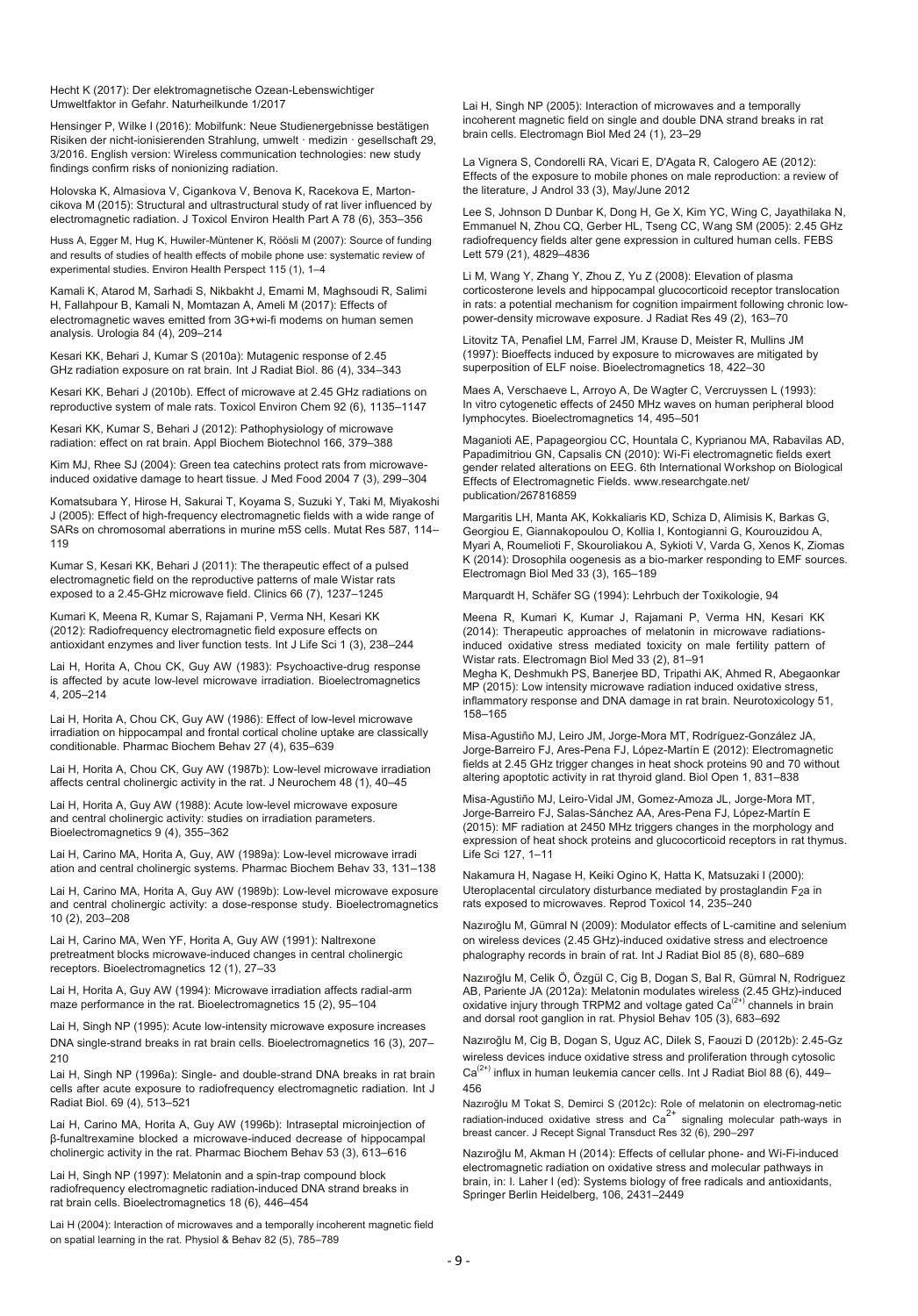Özorak A, Nazıroğlu M, Celik O, Yüksel M, Ozcelik D, Ozkaya MO, Cetin H, Kahya MC, Kose SA (2013): Wi-Fi (2.45 GHz)- and mobile phone (900 and 1800 MHz)-induced risks on oxidative stress and elements in kidney and testis of rats during pregnancy and the development of offspring. Biol Trace Elem Res 156 (1–3), 221–229

Oksay T, Nazıroğlu M, Doğan S, Güzel A, Gümral N, Kos¸ar PA (2014): Protective effects of melatonin against oxidative injury in rat testis induced by wireless (2.45 GHz) devices. Andrologia 46 (1), 65–72

Orendáčová J, Raceková E, Orendác M, Martoncíková M, Saganová K, Lievajová K, Abdiová H, Labun J, Gálik J (2009): Immunohistochemical study of postnatal neurogenesis after whole-body exposure to electromagnetic fields: evaluation of age- and dose-related changes in rats. Cell Mol Neurobiol 29 (6- 7), 981–990

Orendácˇová J, Orendáč M, Mojžiš M, Labun J, Martončíková M, Saganová K, Lievajová K, Blaško J, Abdiová H, Gálik J, Račeková E (2011): Effects of short-duration electromagnetic radiation on early postnatal neurogenesis in rats: Fos and NADPH-d histochemical studies. Acta Histochem 113 (7), 723– 728

Othman H, Ammari M, Rtibi K, Bensaid N, Sakly M, Abdelmelek H (2017): Postnatal development and behavior effects of in-utero exposure of rats to radiofrequency waves emitted from conventional WiFi devices. Environ Toxicol Pharmacol 52, 239–247

Paknahad M, Mortazavi SMJ, Shahidi S, Mortazavi G, Haghani M (2016): Effect of radio frequency radiation from Wi-Fi devices on mercury release from amalgam restorations. J Environ Health Sci and Eng 14, Article 12

Panagopoulos DJ et al. (2015): Polarization: a key difference between manmade and natural electromagnetic fields, in regard to biological activity. Sci Rep 5, 14914

Papageorgiou CC, Hountala CD, Maganioti AE, Kyprianou MA, Rabavilas AD, Papadimitriou GN, Capsalis CN (2011): Effects of Wi-Fi signals on the p300 component of event-related potentials during an auditory hayling task. J Integr Neurosci 10 (2), 189–202

Paulraj R, Behari J (2006a): Protein kinase C activity in developing rat brain cells exposed to 2.45 GHz radiation. Electromagn Biol Med 25 (1), 61–70

Paulraj R, Behari J (2006b): Single strand DNA breaks in rat brain cells exposed to microwave radiation. Mutat Res 596 (1–2), 76–80

Prasad M et al. (2017): Mobile phone use and risk of brain tumours: a systematic review of association between study quality, source of funding, and research outcomes. Neurol Sci 38 (5), 797–810

Saili L, Hanini A, Smirani C, Azzouz I, Azzouz A, Sakly M, Abdelmelek H, Bouslam Z (2015): Effects of acute exposure to WIFI signals (2.45 GHz) on heart variability and blood pressure in Albinos rabbit. Environ Toxicol Pharmacol 40 (2), 600–605

Salah MB, Abdelmelek H, Abderraba M (2013): Effects of olive leave extract on metabolic disorders and oxidative stress induced by 2.45 GHz WIFI signals. Environ Toxicol Pharmacol 36 (3), 826–834

Sangün O, Dundar B, Darici H, Comlekci S, Doguc DK, Celik S (2015): The effects of long-term exposure to a 2450 MHz electromagnetic field on growth and pubertal development in female Wistar rats. Electromagn Biol Med 34 (1), 63–71

Sarkar S, Ali S, Behari J (1994): Effect of low power microwave on the mouse genome: a direct DNA analysis. Mutat Res 320, 141–147

Scheler K (2016): Polarisation: Ein wesentlicher Faktor für das Verständnis biologischer Effekte von gepulsten elektromagnetischen Wellen niedriger Intensität, 12-page supplement in umwelt · medizin · gesellschaft, 3/2016

Schweizer Bundesrat (2015): Zukunftstaugliche Mobilfunknetze, Bericht des Schweizer Bundesrates in Erfüllung der Postulate Noser (12.3580) und FDP-Liberale Fraktion (14.3149), 2015, 4; www.bakom.admin.ch/bakom/de/home/ das-bakom/organisation/rechtliche-

grundlagen/bundesratsgeschaefte/zukunftstaugliche-mobilfunknetze.html

Shahin S, Singh VP, Shukla RK, Dhawan A, Gangwar RK, Singh SP, Chaturvedi CM (2013): 2.45 GHz microwave irradiation-induced oxidative stress affects implantation or pregnancy in mice, Mus musculus. Appl Biochem Biotechn 169, 1727–1751

Shahin S, Mishra V, Singh SP, Chaturvedi CM (2014): 2.45-GHz microwave irradiation adversely affects reproductive function in male mouse, Mus musculus by inducing oxidative and nitrosative stress. Free Radic Res 48, 511–525

Shahin S, Banerjee S, Singh SP, Chaturvedi CM (2015): 2.45 GHz microwave radiation impairs learning and spatial memory via oxidative/nitrosative stress induced p53-dependent/independent hippocampal apoptosis: molecular basis and underlying mechanism. Toxicol Sci 148 (2), 380–399

Shahin S, Banerjee S, Swarup V, Singh SP, Chaturvedi CM (2017): 2.45 GHz Microwave radiation impairs hippocampal learning and spatial memory: involvement of local stress mechanism induced suppression of iGluR/ERK/ CREB signaling. Toxicol Sci, kfx221

Shokri S, Soltani A, Kazemi M, Sardari D, Mofrad FB (2015): Effects of Wi-Fi (2.45 GHz) exposure on apoptosis, sperm parameters and testicular histo-morphometry in rats: a time course study. Cell J. 17 (2), 322–331

Sinha RK, Aggarwal Y, Upadhyay PK, Dwivedi A, Keshri AK, Das BN (2008): Neural network-based evaluation of chronic non-thermal effects of modulated 2450 MHz microwave radiation on electroencephalogram. Ann Biomed Eng 36 (5), 839–851

Sinha RK (2008): Chronic non-thermal exposure of modulated 2450 MHz microwave radiation alters thyroid hormones and behavior of male rats. Int J Radiat Biol 84 (6), 505–513

Slesin L (2006): "Radiation research" and the cult of negative results. A Microwave News investigation. microwavenews.com/RR.htm

Soran ML, Stan M, Niinemets U, Copolovici L (2014): Influence of microwave frequency electromagnetic radiation on terpene emission and content in aromatic plants. J Plant Physiol 171 (15), 1436–1443

Szmigielski S, Szudzinski A, Pietraszek A, Bielec M, Janiak M, Wrembel JK (1982): Accelerated development of spontaneous and benzopyrene-induced skin cancer in mice exposed to 2450-MHz microwave radiation. Bioelectromagnetics 3 (2), 179–191

Taheri M, Mortazavi SMJ, Moradi M, Mansouri Sh, Nouri F, Mortazavi SAR, Bahmanzadegan F (2015): Klebsiella pneumonia, a microorganism that approves the non-linear responses to antibiotics and window theory after exposure to Wi-Fi 2.4 GHz electromagnetic radiofrequency radiation. J Biomed Phys Eng 5 (3), 115–120

Taheri M, Mortazavi SMJ, Moradi M, Mansouri S, Hatam GR, Nouri F (2017): Evaluation of the effect of radiofrequency radiation emitted from Wi-Fi router and mobile phone simulator on the antibacterial susceptibility of pathogenic bacteria Listeria monocytogenes and Escherichia coli. Dose Response 15 (1), 1–8

Takashima Y, Hirose H, Koyama S, Suzuki Y, Taki M, Miyakoshi J (2006): Effects of continuous and intermittent exposure to RF fields with a wide range of SARs on cell growth, survival, and cell cycle distribution. Bioelectromagnetics 27, 392–400

Testylier G, Tonduli L, Malabiau R, Debouzy JC (2002): Effects of exposure to low level radiofrequency fields on acetylcholine release in hippocampus of freely moving rats. Bioelectromagnetics 23, 249–255

Thomas JR, Maitland G (1979): Microwave radiation and dextroamphetamine: evidence of combined effects on behavior of rats. Radio Sci 14 (63), 253–258

Thomas JR, Burch LS, Yeandle SS (1979): Microwave radiation and chlordiazepoxide: synergistic effects on fixed-interval behavior. Science 203, 1357–1358

Thomas JR, Schvot J, Ranvard RA (1980): Behavioral effects of chlorpromazine and diazepam combined with low-level microwaves. Neurobehav Toxicol 2, 131–135

Tök L, Nazıroğlu M, Dogˇ an S, Kahya MC, Tök Ö (2014): Effects of melatonin on Wi-Fi-induced oxidative stress in lens of rats. Indian J Ophthalmol 62, 12–15

Türker Y, Naziroğlu M, Gümral N, Celik O, Saygin M, Comlekci S, Flores-Arce M (2011): Selenium and L-carnitine reduce oxidative stress in the heart of rat induced by 2.45-GHz radiation from wireless devices. Biol Trace Elem Res 143 (3), 1640-1650

Voigt H (2011): Unfruchtbarkeit beim Mann als mögliche Folge der Nutzung von Mobiltelefonen. EMF-Monitor, 5/2011, 5-7

von Klitzing L (1995): Low-frequency pulsed electromagnetic fields influence EEG of man. Phys Med 1995 XI (2), 77–80

von Klitzing L (2014): Einfluss elektromagnetischer Felder auf kardiovaskuläre Erkrankungen. umwelt · medizin · gesellschaft 1-2014

von Klitzing L (2016): Artifizielles EMG nach WLAN-Langzeitexposition. umwelt · medizin · gesellschaft 4-2016

Wang B, Lai H (2000): Acute exposure to pulsed 2450 MHz microwaves affects water-maze performance of rats. Bioelectromagnetics 21 (1), 52–56

Wang J, Sakurai T, Koyama S, Komatsubara Y, Suzuki Y, Taki M, Miyakoshi J (2005): Effects of 2450 MHz electromagnetic fields with a wide range of SARs on methylcholanthrene-induced transformation in C3H10T1/2 cells. J Radiat Res 46, 351–361

Wang J, Koyama S, Komatsubara Y, Suzuki Y, Taki M, Miyakoshi J (2006): Effects of a 2450 MHz high-frequency electromagnetic field with a wide range of SARs on the induction of heat-shock proteins in A172 cells. Bioelectromagnetics 27, 479–486